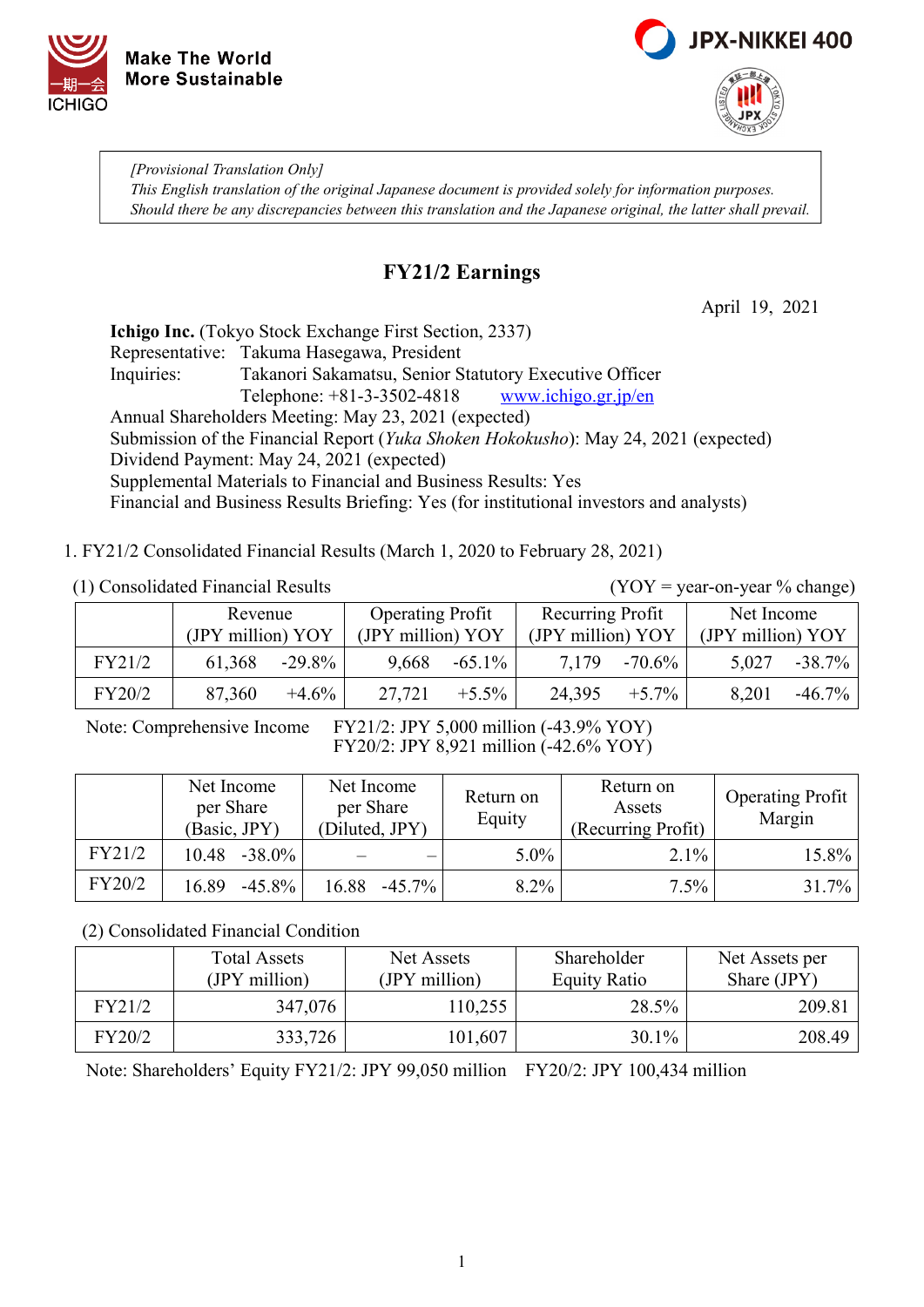#### (3) Consolidated Cash Flows

|        | Cash Flows from<br>Operations<br>(JPY million) | Cash Flows from<br>Investments<br>(JPY million) | Cash Flows from<br>Financing<br>(JPY million) | Cash and Cash<br>Equivalents<br>at Period-End<br>(JPY million) |
|--------|------------------------------------------------|-------------------------------------------------|-----------------------------------------------|----------------------------------------------------------------|
| FY21/2 | 15,463                                         | $-15,630$                                       | 10,167                                        | 50,590                                                         |
| FY20/2 | 11,892                                         | $-10,263$                                       | 9,537                                         | 40,826                                                         |

Note: Economic Operating Cash Flow (Cash Flows from Operations excluding net change in Real Estate and Power Plants for Sale)

FY21/2: JPY 10,383 million FY20/2: JPY 29,492 million

## 2. Dividends

|            | Dividend per Share (JPY) |        |       | Total                                           |              | Dividend on               |              |                 |
|------------|--------------------------|--------|-------|-------------------------------------------------|--------------|---------------------------|--------------|-----------------|
|            | First                    | Second | Third | Fourth<br>Quarter   Quarter   Quarter   Quarter | Total        | Dividend<br>(JPY million) | Payout Ratio | Equity<br>(DOE) |
| FY20/2     |                          |        |       |                                                 | ~            | 3,372                     | 41.5%        | 3.4%            |
| FY21/2     |                          |        |       | $\mathbf{r}$                                    | $\mathbf{r}$ | 3,304                     | 66.8%        | 3.3%            |
| FY22/2     |                          |        |       |                                                 |              |                           | $40.9\%$ ~   |                 |
| (Forecast) |                          |        |       |                                                 |              |                           | 65.5%        |                 |

## 3. FY22/2 Full-Year Consolidated Earnings Forecast (March 1, 2021 to February 28, 2022)

 $(YOY = \text{year-on-year } \% \text{ change})$ 

|        | <b>Operating Profit</b><br>(JPY million) YOY |                       | (JPY million)     | Recurring Profit<br>YOY                          | Net Income<br>(JPY million) YOY |                    | Net Income per<br>Share (JPY) YOY |
|--------|----------------------------------------------|-----------------------|-------------------|--------------------------------------------------|---------------------------------|--------------------|-----------------------------------|
| FY22/2 | $9,100-$<br>12,000                           | $-5.9\%$<br>$+24.1\%$ | $6,000-$<br>8,900 | $-16.4\%$ $\sim$ 5,000 $\sim$<br>$+24.0\%$ 8,000 | $+59.1\%$ 17.10                 | $-0.5\%$   10.69 ~ | $+2.0\%$ ~<br>$+63.2\%$           |

Note: Given Covid uncertainty, Ichigo is reporting its FY22/2 earnings forecast as a range.

### 4. Other

(1) Changes in significant consolidated subsidiaries (material changes in scope of consolidation): None

- (2) Changes in accounting standards/principles, changes in accounting estimates, and revisions to previous financial statements
	- (i) Changes in accounting standards/principles: None
	- (ii) Changes in accounting principles other than the above: None
	- (iii) Changes in accounting estimates: None (iv) Revisions of previous financial statements: None
	-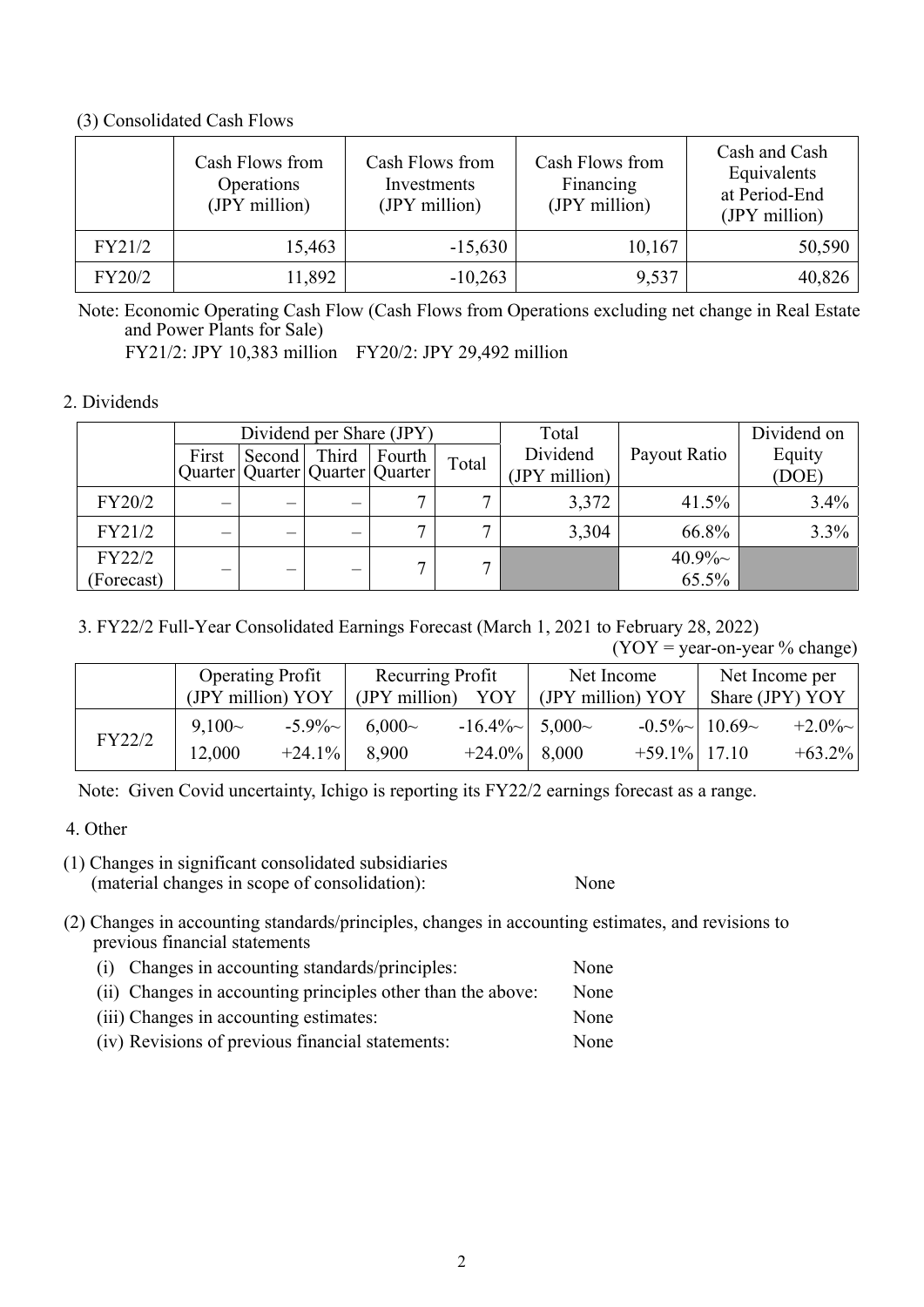#### (3) Number of outstanding common shares

(i) Number of outstanding shares (including treasury shares) at period-end

| FY21/2:<br>FY20/2: | 505,381,018<br>505,368,918                                                               |
|--------------------|------------------------------------------------------------------------------------------|
|                    | (ii) Number of treasury shares at period-end                                             |
| FY21/2:<br>FY20/2: | 33,283,200<br>23,637,400                                                                 |
|                    | (iii) Average number of outstanding shares (excluding treasury shares) during the period |
| $FY21/2$ :         | 479,894,618                                                                              |

Segment Information

FY20/2: 485,698,401

Asset Management (AM) generates fee income via the management of Ichigo Office (8975), Ichigo Hotel (3463), Ichigo Green (9282), and private real estate funds.

Sustainable Real Estate (SRE) preserves and improves real estate. Ichigo receives rental income during the period in which it carries out its value-add, along with earning gains on sales that reflect the real estate's higher value after the value-add is complete.

Note: The Sustainable Real Estate segment was formerly called Value-Add. In keeping with its Ichigo 2030 vision, Ichigo changed the segment name to Sustainable Real Estate in 2019 in order to put full focus on Ichigo's commitment to preserving and improving real estate as a sustainable infrastructure company.

Clean Energy (CE) is utility-scale solar and wind power production that supplies clean energy and brings productive use to idle land.

### Note on Appropriate Use of Forecasts

Forward-looking statements contained in these materials are based on judgments regarding information that was available to Ichigo as of the announcement date. However, these statements involve risk and uncertainties, and actual earnings may differ significantly from the indicated forecasts.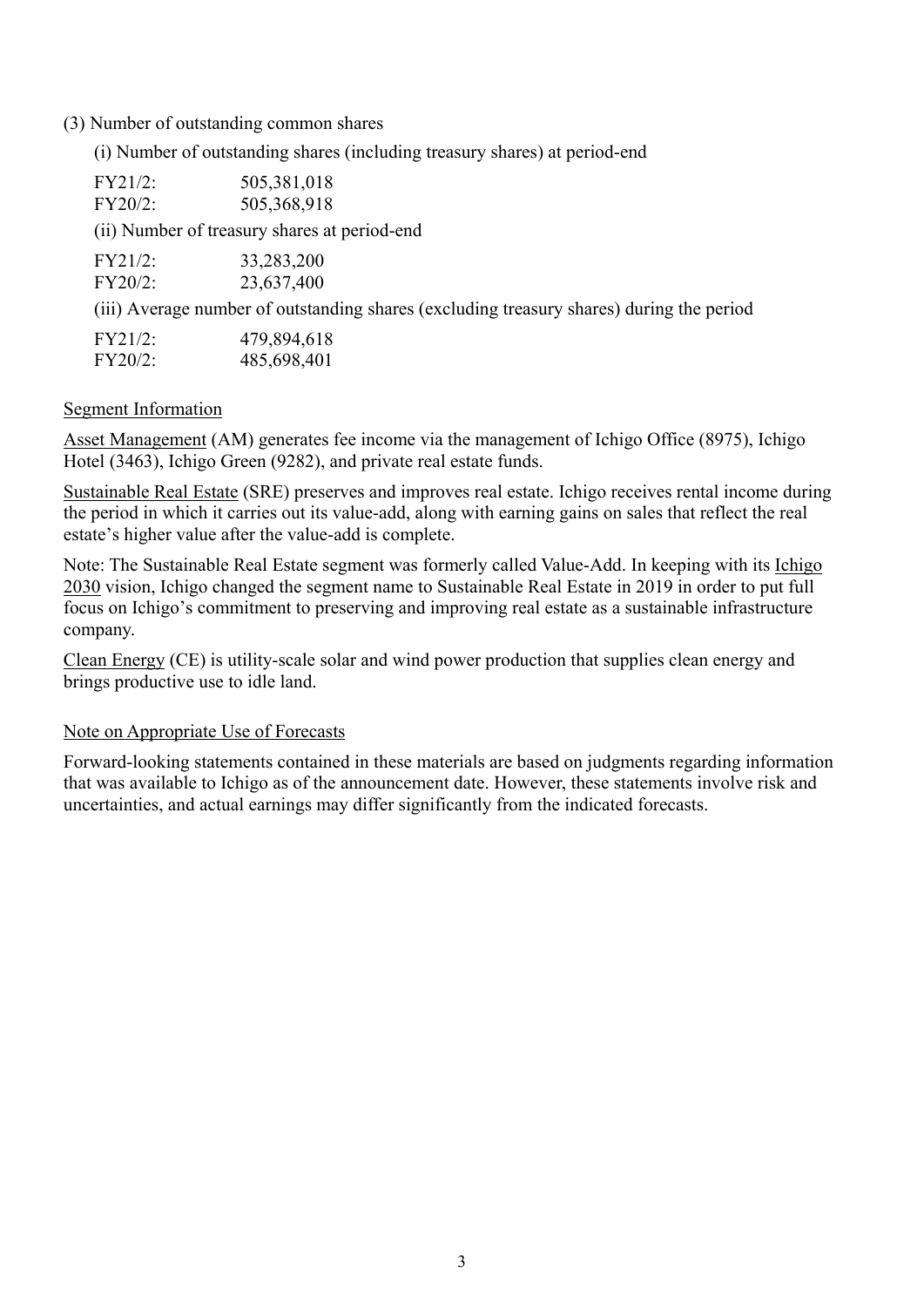|                                             |                | (JPY million)  |
|---------------------------------------------|----------------|----------------|
|                                             | FY20/2         | FY21/2         |
|                                             | (Feb 29, 2020) | (Feb 28, 2021) |
| <b>Assets</b>                               |                |                |
| <b>Current Assets</b>                       |                |                |
| Cash and deposits                           | 41,067         | 50,832         |
| Trade notes and accounts receivable         | 2,308          | 1,382          |
| Operational loan investments                | 1,324          | 1,324          |
| Operational securities investments          | 902            | 590            |
| Real estate for sale                        | 68,290         | 64,109         |
| Other                                       | 3,721          | 2,698          |
| Less: allowance for doubtful accounts       | -6             | $-167$         |
| <b>Total Current Assets</b>                 | 117,608        | 120,771        |
| <b>Fixed Assets</b>                         |                |                |
| <b>Property, Plant, and Equipment</b>       |                |                |
| Buildings and structures                    | 60,131         | 68,277         |
| Depreciation                                | $-5,080$       | $-7,603$       |
| Buildings and structures (net)              | 55,050         | 60,673         |
| Solar power plant equipment                 | 26,713         | 28,893         |
| Depreciation                                | $-3,287$       | $-4,702$       |
| Solar power plant equipment (net)           | 23,425         | 24,191         |
| Land                                        | 122,114        | 122,592        |
| Buildings under construction                | 2,432          | 3,910          |
| Solar power plants under construction       | 2,058          | 1,405          |
| Other                                       | 1,844          | 2,745          |
| Depreciation                                | $-727$         | $-1,126$       |
| Other (net)                                 | 1,116          | 1,619          |
| <b>Total Property, Plant, and Equipment</b> | 206,198        | 214,392        |
| <b>Intangible Assets</b>                    |                |                |
| Goodwill                                    | 1,090          | 968            |
| Leasehold rights                            | 687            | 1,272          |
| Other                                       | 705            | 1,797          |
| <b>Total Intangible Assets</b>              | 2,482          | 4,038          |
| <b>Investments and Other Assets</b>         |                |                |
| Securities investments                      | 4,321          | 5,147          |
| Long-term loans receivable                  | 510            | 10             |
| Deferred tax assets                         | 568            | 605            |

# **Consolidated Balance Sheet (FY21/2)**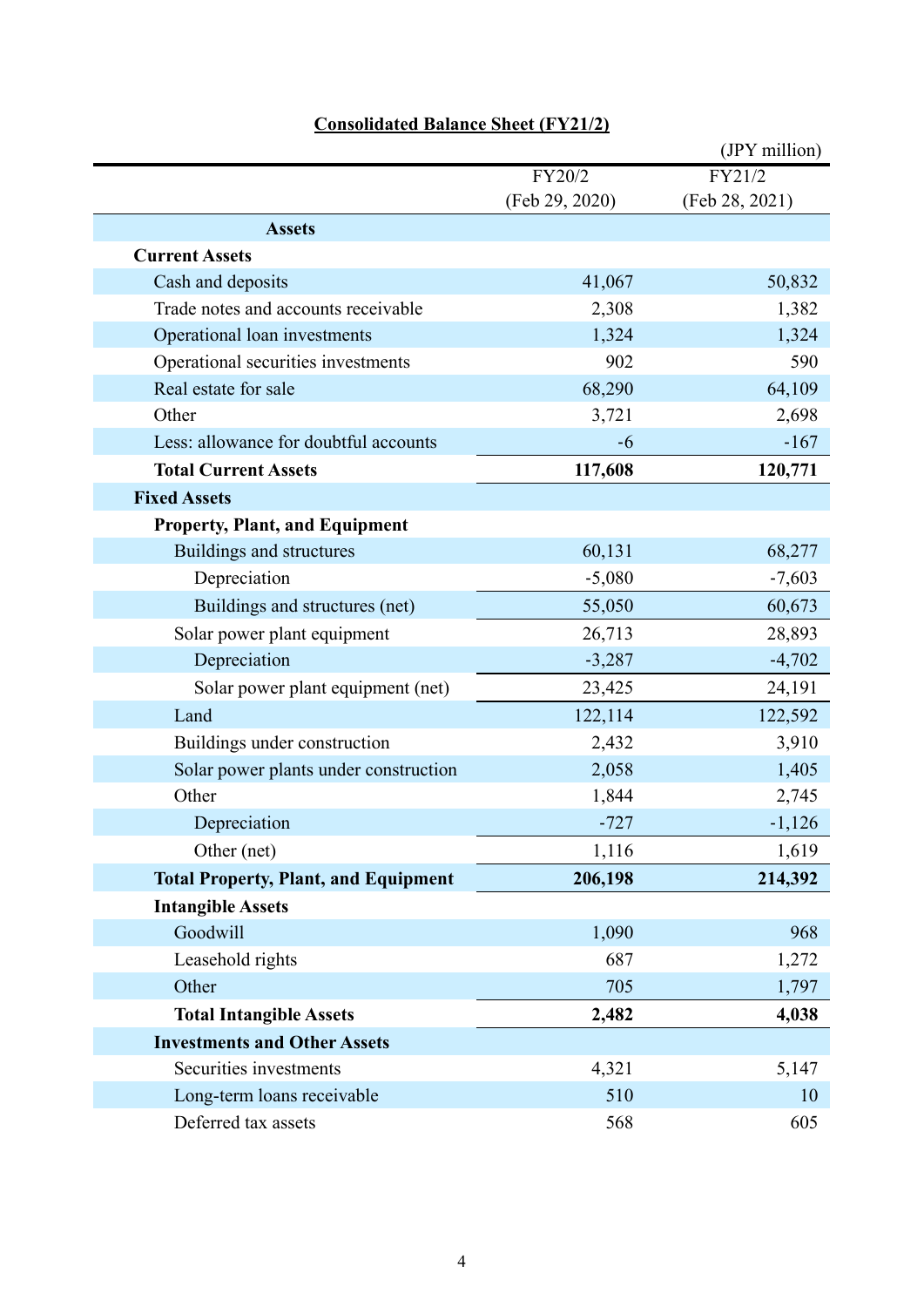|                                           |                | (JPY million)  |
|-------------------------------------------|----------------|----------------|
|                                           | FY20/2         | FY21/2         |
|                                           | (Feb 29, 2020) | (Feb 28, 2021) |
| Other                                     | 2,128          | 2,202          |
| Less: allowance for doubtful accounts     | $-91$          | $-91$          |
| <b>Total Investments and Other Assets</b> | 7,436          | 7,874          |
| <b>Total Fixed Assets</b>                 | 216,118        | 226,305        |
| <b>Total Assets</b>                       | 333,726        | 347,076        |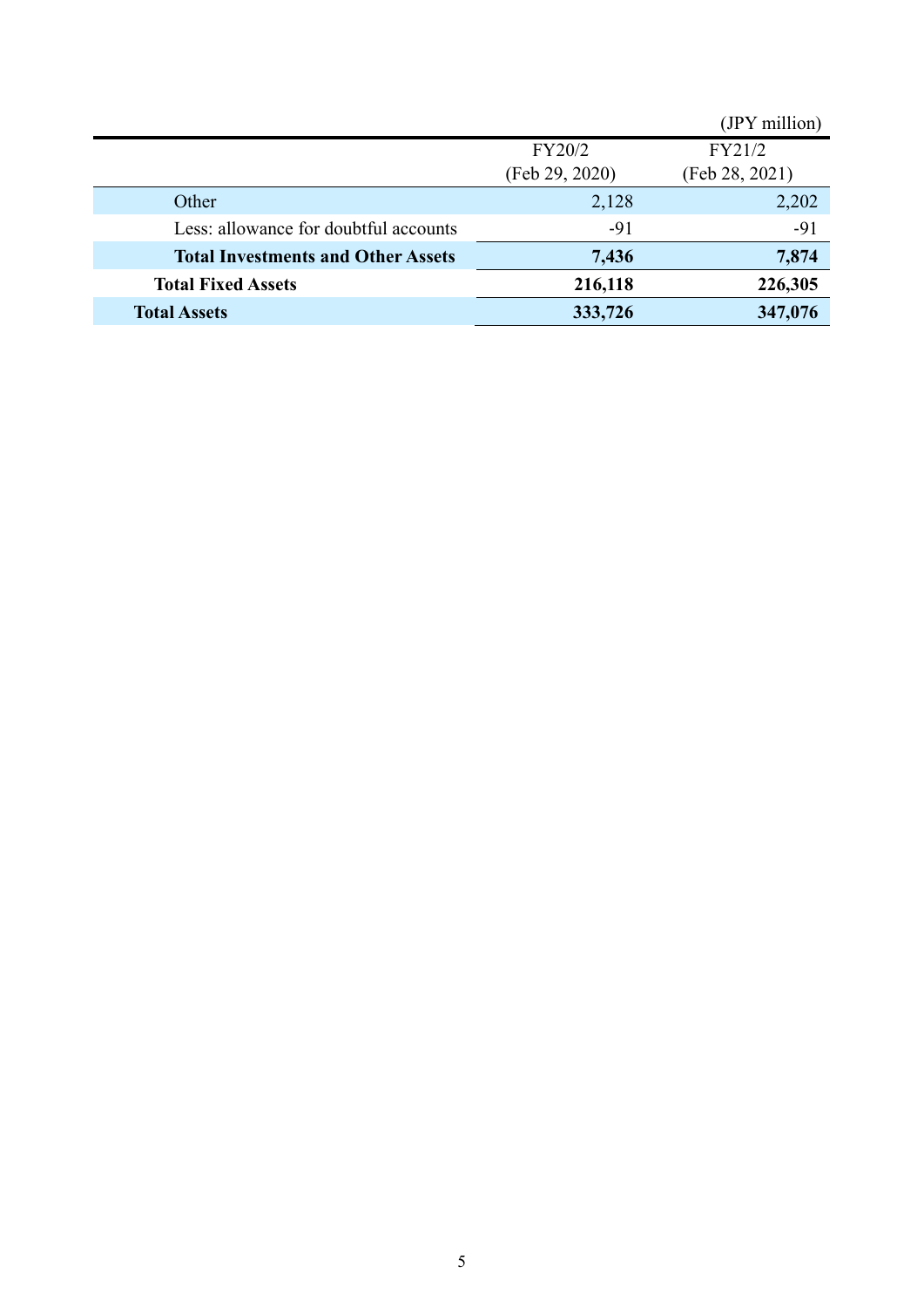|                                                               |                | (JPY million)  |
|---------------------------------------------------------------|----------------|----------------|
|                                                               | FY20/2         | FY21/2         |
|                                                               | (Feb 29, 2020) | (Feb 28, 2021) |
| <b>Liabilities</b>                                            |                |                |
| <b>Current Liabilities</b>                                    |                |                |
| Short-term loans                                              | 3,086          | 4,879          |
| Bonds (due within one year)                                   | 274            | 274            |
| Long-term loans (due within one year)                         | 12,277         | 9,751          |
| Long-term non-recourse loans<br>(due within one year)         | 1,178          | 1,358          |
| Income taxes payable                                          | 2,416          | 573            |
| <b>Accrued bonuses</b>                                        | 33             | 9              |
| Other current liabilities                                     | 5,013          | 5,527          |
| <b>Total Current Liabilities</b>                              | 24,280         | 22,374         |
| <b>Long-Term Liabilities</b>                                  |                |                |
| <b>Bonds</b>                                                  | 6,082          | 5,878          |
| Long-term loans                                               | 151,483        | 156,890        |
| Long-term non-recourse loans                                  | 39,156         | 40,974         |
| Deferred tax liabilities                                      | 1,890          | 1,868          |
| Long-term security deposits received                          | 8,118          | 7,795          |
| Other long-term liabilities                                   | 1,107          | 1,039          |
| <b>Total Long-Term Liabilities</b>                            | 207,838        | 214,446        |
| <b>Total Liabilities</b>                                      | 232,119        | 236,820        |
| <b>Net Assets</b>                                             |                |                |
| <b>Shareholders' Equity</b>                                   |                |                |
| Capital                                                       | 26,885         | 26,888         |
| Capital reserve                                               | 11,272         | 11,275         |
| Retained earnings                                             | 71,505         | 73,160         |
| Treasury shares                                               | $-8,988$       | $-11,988$      |
| <b>Total Shareholders' Equity</b>                             | 100,674        | 99,335         |
| <b>Accumulated Other Comprehensive</b>                        |                |                |
| <b>Income</b>                                                 |                |                |
| Valuation gain (loss) on other<br>securities                  | 158            | 90             |
| Deferred gain (loss) on long-term<br>interest rate hedges     | $-397$         | $-375$         |
| <b>Total Accumulated Other</b><br><b>Comprehensive Income</b> | $-239$         | $-285$         |
| <b>Stock Options</b>                                          | 988            | 1,007          |
| <b>Minority Interests</b>                                     | 184            | 10,197         |
| <b>Total Net Assets</b>                                       | 101,607        | 110,255        |
| <b>Total Liabilities and Net Assets</b>                       | 333,726        | 347,076        |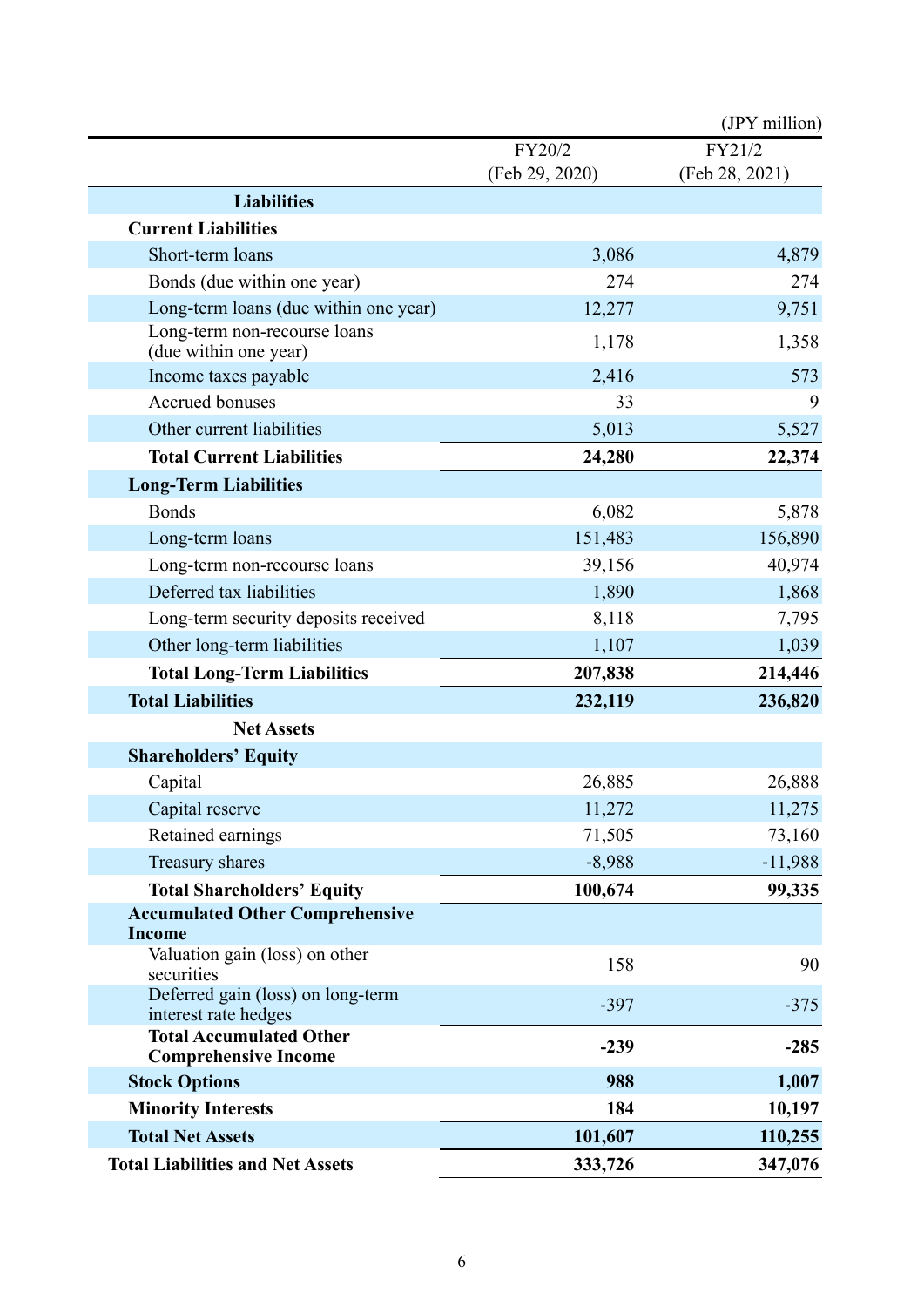|                                                            |                                            | (JPY million)                              |
|------------------------------------------------------------|--------------------------------------------|--------------------------------------------|
|                                                            | FY20/2<br>(Mar 1, 2019 to<br>Feb 29, 2020) | FY21/2<br>(Mar 1, 2020 to<br>Feb 28, 2021) |
| <b>Revenue</b>                                             | 87,360                                     | 61,368                                     |
| <b>Cost of Goods Sold</b>                                  | 52,851                                     | 45,776                                     |
| <b>Gross Profit</b>                                        | 34,509                                     | 15,591                                     |
| SG&A                                                       | 6,787                                      | 5,923                                      |
| <b>Operating Profit</b>                                    | 27,721                                     | 9,668                                      |
| <b>Non-Operating Income</b>                                |                                            |                                            |
| Interest income                                            | 8                                          | 17                                         |
| Dividend income                                            | 78                                         | 78                                         |
| Mark-to-market gains on long-term interest<br>rate hedges  |                                            | 243                                        |
| Other                                                      | 63                                         | 78                                         |
| <b>Total Non-Operating Income</b>                          | 150                                        | 417                                        |
| <b>Non-Operating Expenses</b>                              |                                            |                                            |
| Interest expense                                           | 2,293                                      | 2,338                                      |
| Foreign exchange losses                                    |                                            | 17                                         |
| Mark-to-market losses on long-term interest<br>rate hedges | 336                                        | 29                                         |
| Debt financing-related fees                                | 538                                        | 279                                        |
| Other                                                      | 307                                        | 241                                        |
| <b>Total Non-Operating Expenses</b>                        | 3,476                                      | 2,906                                      |
| <b>Recurring Profit</b>                                    | 24,395                                     | 7,179                                      |
| <b>Extraordinary Gains</b>                                 |                                            |                                            |
| Gains on sale of fixed assets                              |                                            | 720                                        |
| Gains on sale of securities investments                    | 11                                         |                                            |
| Gains on sale of subsidiary shares                         | 169                                        |                                            |
| Other                                                      | 35                                         |                                            |
| <b>Total Extraordinary Gains</b>                           | 215                                        | 720                                        |
| <b>Extraordinary Losses</b>                                |                                            |                                            |
| Loss on disposal of fixed assets                           | 27                                         |                                            |
| Covid writedown of real estate for sale                    | 7,487                                      |                                            |
| Covid writedown of securities investments                  | 229                                        | 114                                        |
| Allowance for doubtful accounts                            |                                            | 144                                        |
| Covid writedown of goodwill                                | 319                                        | 27                                         |
| Other                                                      |                                            | $\mathbf{I}$                               |
| <b>Total Extraordinary Losses</b>                          | 8,065                                      | 288                                        |
| <b>Pre-Tax Income</b>                                      | 16,545                                     | 7,610                                      |

# **Consolidated Income Statement (FY21/2)**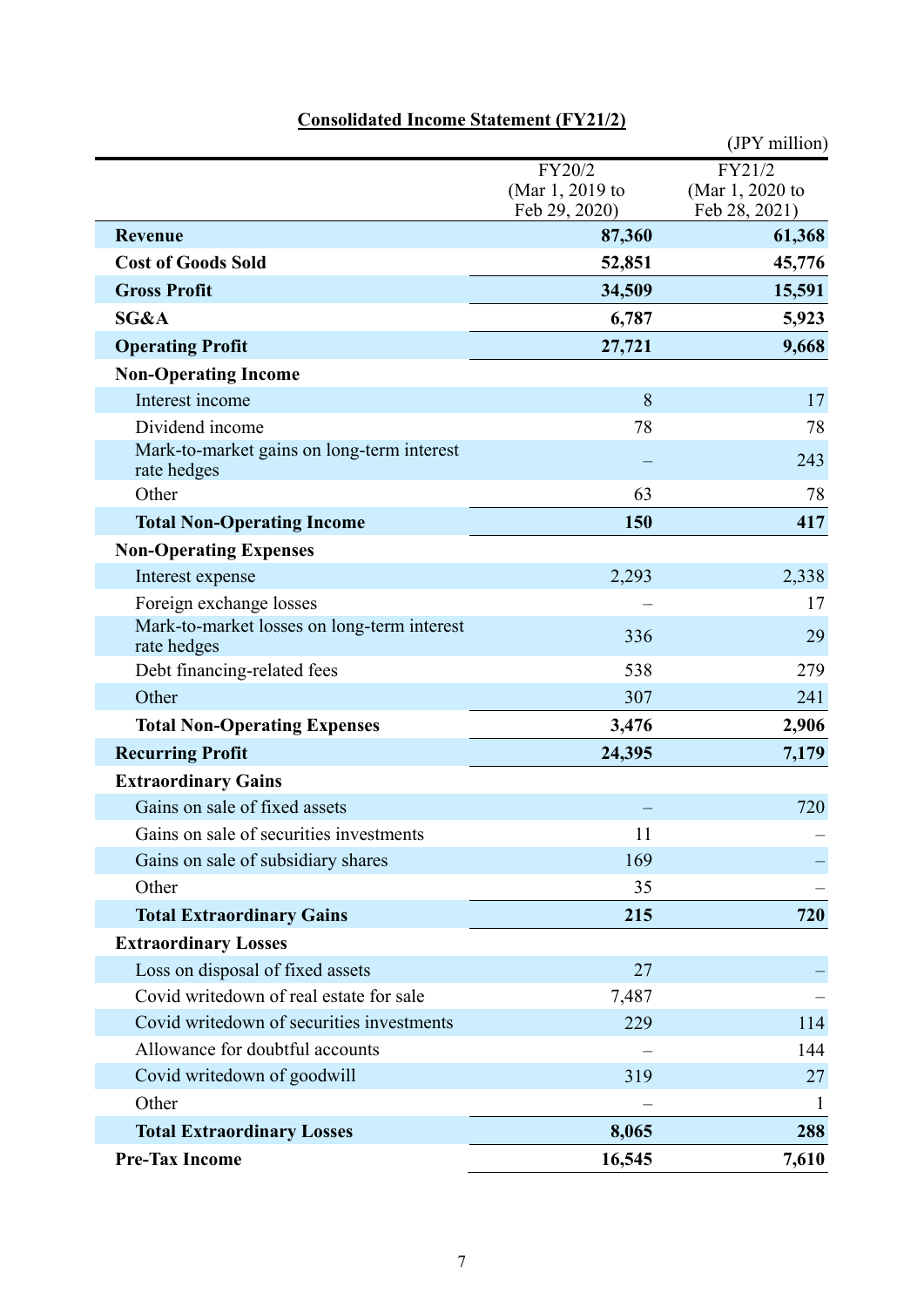|                                                                |                 | (JPY million)   |
|----------------------------------------------------------------|-----------------|-----------------|
|                                                                | FY20/2          | FY21/2          |
|                                                                | (Mar 1, 2019 to | (Mar 1, 2020 to |
|                                                                | Feb 29, 2020)   | Feb 28, 2021)   |
| <b>Income Taxes – Current</b>                                  | 7,990           | 2,622           |
| <b>Income Taxes – Deferred</b>                                 | $-584$          | $-58$           |
| <b>Total Income Taxes</b>                                      | 7,406           | 2,564           |
| <b>Pre-Minority Interest Net Income</b>                        | 9,139           | 5,046           |
| <b>Net Income Attributable to Minority</b><br><b>Interests</b> | 938             | 18              |
| <b>Net Income</b>                                              | 8,201           | 5,027           |

| $\sim$ 0 hoof and $\sim$ 0 means of $\sim$ 0 hp chemical complete $\sim$ 10 complete $\sim$ |                                            |                                            |
|---------------------------------------------------------------------------------------------|--------------------------------------------|--------------------------------------------|
|                                                                                             |                                            | (JPY million)                              |
|                                                                                             | FY20/2<br>(Mar 1, 2019 to<br>Feb 29, 2020) | FY21/2<br>(Mar 1, 2020 to<br>Feb 28, 2021) |
| <b>Pre-Minority Interest Net Income</b>                                                     | 9,139                                      | 5,046                                      |
| <b>Other Comprehensive Income</b>                                                           |                                            |                                            |
| Valuation gains (losses) on other securities                                                | $-228$                                     | $-67$                                      |
| Deferred gains (losses) on long-term<br>interest rate hedges                                | 10                                         | 21                                         |
| <b>Total Other Comprehensive Income</b>                                                     | $-217$                                     | $-45$                                      |
| <b>Comprehensive income</b>                                                                 | 8,921                                      | 5,000                                      |
| Comprehensive income attributable to<br>common shareholders                                 | 7,983                                      | 4,981                                      |
| Comprehensive income attributable to<br>minority interests                                  | 938                                        | 18                                         |

#### **Consolidated Statement of Comprehensive Income (FY21/2)**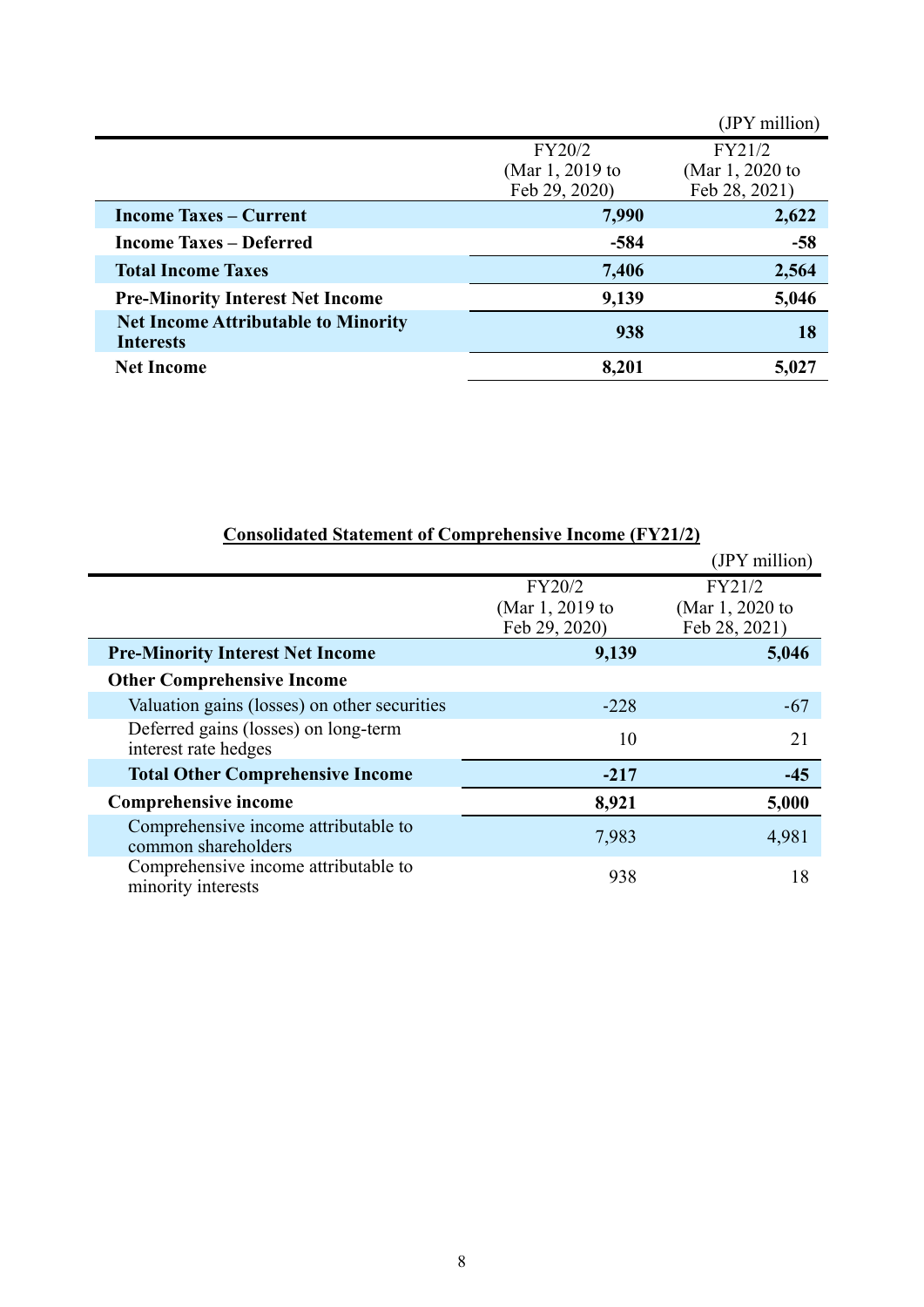# **Consolidated Statement of Changes in Shareholders' Equity**

(FY21/2 – Current Period)

(JPY million)

|                                                     | Shareholders' Equity |                    |                      |                           |                                  |  |  |  |
|-----------------------------------------------------|----------------------|--------------------|----------------------|---------------------------|----------------------------------|--|--|--|
|                                                     | Capital              | Capital<br>Reserve | Retained<br>Earnings | Treasury<br><b>Shares</b> | Total<br>Shareholders'<br>Equity |  |  |  |
| Balance as of Mar 1, 2020                           | 26,885               | 11,272             | 71,505               | $-8,988$                  | 100,674                          |  |  |  |
| Changes in the Current Period                       |                      |                    |                      |                           |                                  |  |  |  |
| Share Issuance <sup>1</sup>                         | $\overline{2}$       | $\overline{2}$     |                      |                           |                                  |  |  |  |
| Dividend Payment                                    |                      |                    | $-3,372$             |                           | $-3,372$                         |  |  |  |
| Net Income                                          |                      |                    | 5,027                |                           | 5,027                            |  |  |  |
| Change in Consolidated<br>Subsidiaries              |                      |                    |                      |                           |                                  |  |  |  |
| <b>Share Buyback</b>                                |                      |                    |                      | $-2,999$                  | $-2,999$                         |  |  |  |
| Changes in Items other than<br>Shareholders' Equity |                      |                    |                      |                           |                                  |  |  |  |
| <b>Total Changes</b>                                | っ                    | 2                  | 1,655                | $-2,999$                  | $-1,338$                         |  |  |  |
| Balance as of Feb 28, 2021                          | 26,888               | 11,275             | 73,160               | $-11,988$                 | 99,335                           |  |  |  |

|                                                     |                                                    | Other Comprehensive Income                                          |                                                    |                  |           |                                |
|-----------------------------------------------------|----------------------------------------------------|---------------------------------------------------------------------|----------------------------------------------------|------------------|-----------|--------------------------------|
|                                                     | Valuation<br>Gain (Loss)<br>on Other<br>Securities | Deferred<br>Gain (Loss)<br>on Long-<br>Term Interest<br>Rate Hedges | <b>Total Other</b><br>Compre-<br>hensive<br>Income | Stock<br>Options | Interests | Minority   Total Net<br>Assets |
| Balance as of Mar 1, 2020                           | 158                                                | $-397$                                                              | $-239$                                             | 988              | 184       | 101,607                        |
| Changes in the Current                              |                                                    |                                                                     |                                                    |                  |           |                                |
| Period                                              |                                                    |                                                                     |                                                    |                  |           |                                |
| Share Issuance <sup>1</sup>                         |                                                    |                                                                     |                                                    |                  |           |                                |
| Dividend Payment                                    |                                                    |                                                                     |                                                    |                  |           | $-3,372$                       |
| Net Income                                          |                                                    |                                                                     |                                                    |                  |           | 5,027                          |
| Change in Consolidated                              |                                                    |                                                                     |                                                    |                  |           |                                |
| Subsidiaries                                        |                                                    |                                                                     |                                                    |                  |           |                                |
| <b>Share Buyback</b>                                |                                                    |                                                                     |                                                    |                  |           | $-2,999$                       |
| Changes in Items other than<br>Shareholders' Equity | $-67$                                              | 21                                                                  | $-45$                                              | 19               | 10,013    | 9,986                          |
| <b>Total Changes</b>                                | $-67$                                              | 21                                                                  | $-45$                                              | 19               | 10,013    | 8,648                          |
| Balance as of Feb 28, 2021                          | 90                                                 | $-375$                                                              | $-285$                                             | 1,007            | 10,197    | 110,255                        |

<sup>1</sup> Shares sold to Ichigo employees upon exercise of employee stock options.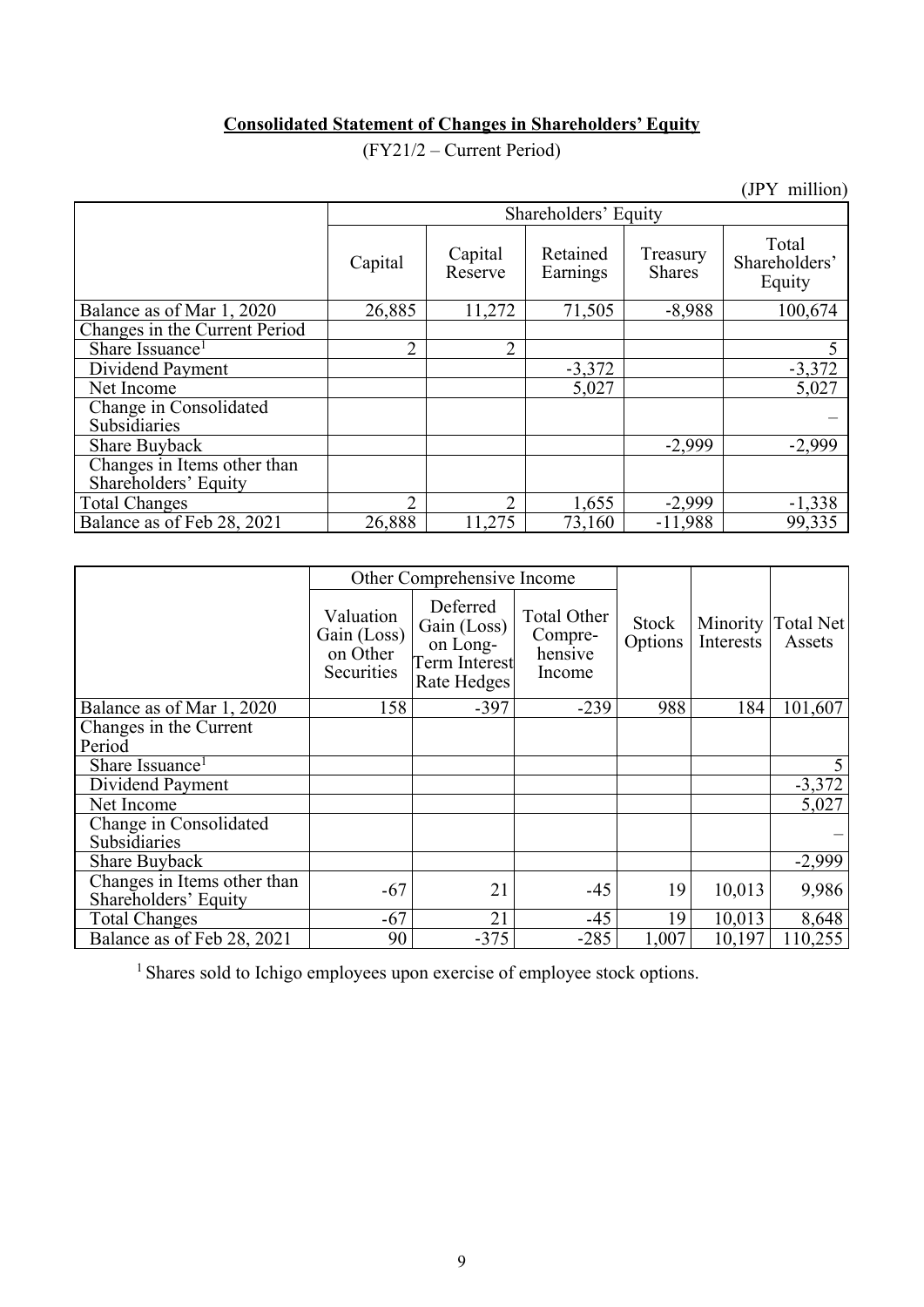# (FY20/2 – Previous Period)

(JPY million)

|                                                     |         | Shareholders' Equity |                      |                           |                                  |  |  |  |  |
|-----------------------------------------------------|---------|----------------------|----------------------|---------------------------|----------------------------------|--|--|--|--|
|                                                     | Capital | Capital<br>Reserve   | Retained<br>Earnings | Treasury<br><b>Shares</b> | Total<br>Shareholders'<br>Equity |  |  |  |  |
| Balance as of Mar 1, 2019                           | 26,820  | 11,207               | 66,730               | $-5,988$                  | 98,769                           |  |  |  |  |
| Changes in the Current Period                       |         |                      |                      |                           |                                  |  |  |  |  |
| Share Issuance <sup>1</sup>                         | 64      | 64                   |                      |                           | 129                              |  |  |  |  |
| Dividend Payment                                    |         |                      | $-3,419$             |                           | $-3,419$                         |  |  |  |  |
| Net Income                                          |         |                      | 8,201                |                           | 8,201                            |  |  |  |  |
| Change in Consolidated<br><b>Subsidiaries</b>       |         |                      | $-7$                 |                           | $-7$                             |  |  |  |  |
| <b>Share Buyback</b>                                |         |                      |                      | $-2,999$                  | $-2,999$                         |  |  |  |  |
| Changes in Items other than<br>Shareholders' Equity |         |                      |                      |                           |                                  |  |  |  |  |
| <b>Total Changes</b>                                | 64      | 64                   | 4,774                | $-2,999$                  | 1,904                            |  |  |  |  |
| Balance as of Feb 29, 2020                          | 26,885  | 11,272               | 71,505               | $-8,988$                  | 100,674                          |  |  |  |  |

|                                                     |                                                           | Other Comprehensive Income                                             |                                             |                         |                       |                     |
|-----------------------------------------------------|-----------------------------------------------------------|------------------------------------------------------------------------|---------------------------------------------|-------------------------|-----------------------|---------------------|
|                                                     | Valuation<br>Gain (Loss)<br>on Other<br><b>Securities</b> | Deferred<br>Gain (Loss)<br>on Long-<br>Term<br>Interest Rate<br>Hedges | Total Other<br>Compre-<br>hensive<br>Income | <b>Stock</b><br>Options | Minority<br>Interests | Total Net<br>Assets |
| Balance as of Mar 1, 2019                           | 386                                                       | $-408$                                                                 | $-21$                                       | 827                     | 3,283                 | 102,859             |
| Changes in the Current                              |                                                           |                                                                        |                                             |                         |                       |                     |
| Period                                              |                                                           |                                                                        |                                             |                         |                       |                     |
| Share Issuance <sup>1</sup>                         |                                                           |                                                                        |                                             |                         |                       | 129                 |
| Dividend Payment                                    |                                                           |                                                                        |                                             |                         |                       | $-3,419$            |
| Net Income                                          |                                                           |                                                                        |                                             |                         |                       | 8,201               |
| Change in Consolidated                              |                                                           |                                                                        |                                             |                         |                       | $-7$                |
| Subsidiaries                                        |                                                           |                                                                        |                                             |                         |                       |                     |
| <b>Share Buyback</b>                                |                                                           |                                                                        |                                             |                         |                       | $-2,999$            |
| Changes in Items other than<br>Shareholders' Equity | $-228$                                                    | 10                                                                     | $-217$                                      | 160                     | $-3,098$              | $-3,156$            |
| <b>Total Changes</b>                                | $-228$                                                    | 10                                                                     | $-217$                                      | 160                     | $-3,098$              | $-1,251$            |
| Balance as of Feb 29, 2020                          | 158                                                       | $-397$                                                                 | $-239$                                      | 988                     | 184                   | 101,607             |

<sup>1</sup> Shares sold to Ichigo employees upon exercise of employee stock options.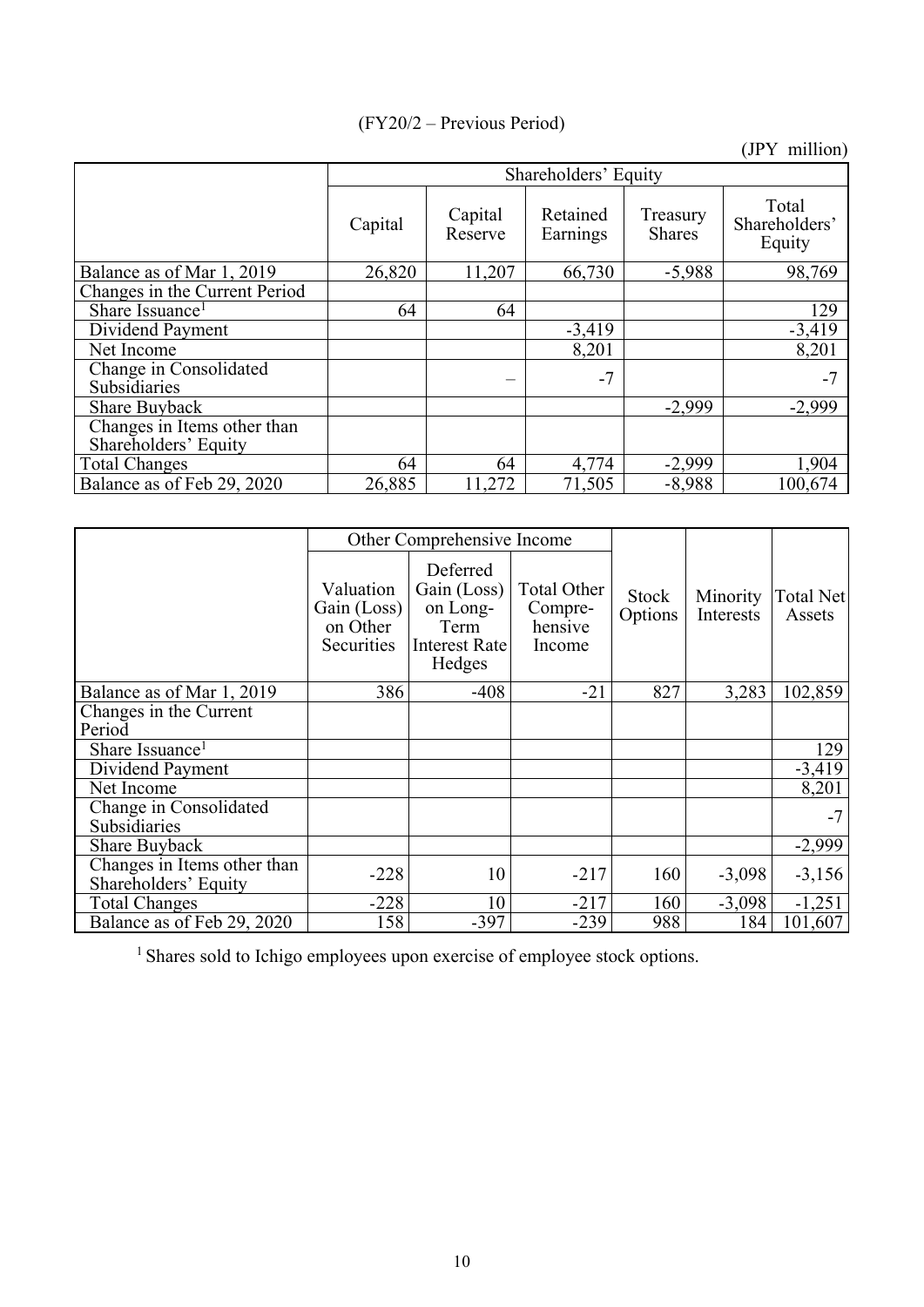|                                                              |                                            | (JPY million)                              |
|--------------------------------------------------------------|--------------------------------------------|--------------------------------------------|
|                                                              | FY20/2<br>(Mar 1, 2019 to<br>Feb 29, 2020) | FY21/2<br>(Mar 1, 2020 to<br>Feb 28, 2021) |
| <b>Cash Flows from Operations:</b>                           |                                            |                                            |
| Pre-tax income                                               | 16,545                                     | 7,610                                      |
| Depreciation                                                 | 2,630                                      | 4,797                                      |
| Share-based compensation expenses                            | 194                                        | 21                                         |
| Amortization of goodwill                                     | 174                                        | 121                                        |
| Increase (decrease) in accrued bonuses                       | $\overline{2}$                             | $-24$                                      |
| Increase (decrease) in allowance for doubtful<br>accounts    | $\overline{4}$                             | 161                                        |
| Interest and dividend income                                 | $-86$                                      | $-96$                                      |
| Interest expenses                                            | 2,293                                      | 2,338                                      |
| Losses (gains) on sale of subsidiary shares                  | $-169$                                     |                                            |
| Losses (gains) on sale of securities<br>investments          | $-11$                                      |                                            |
| Losses (gains) on sales of fixed assets                      |                                            | $-720$                                     |
| Covid writedown of goodwill                                  | 319                                        | 27                                         |
| Covid writedown of operational securities<br>investments     | 229                                        | 114                                        |
| Decrease (increase) in trading notes and<br>receivables      | $-903$                                     | 925                                        |
| Decrease (increase) in operational securities<br>investments | 11,682                                     | 343                                        |
| Decrease (increase) in real estate for sale                  | $-17,447$                                  | 5,342                                      |
| Covid writedown of real estate for sale                      | 7,487                                      |                                            |
| Valuation losses on SPC capital<br>contributions             | 7                                          | $\overline{4}$                             |
| Decrease (increase) in advances paid                         | 16                                         | 61                                         |
| Decrease (increase) in prepaid expenses                      | $-290$                                     | $-408$                                     |
| Decrease (increase) in accounts receivable                   | 29                                         | 16                                         |
| Decrease (increase) in consumption taxes<br>receivable       | $-844$                                     | 654                                        |
| Increase (decrease) in accounts payable                      | 201                                        | $-437$                                     |
| Increase (decrease) in accrued expenses                      | $-36$                                      | 94                                         |
| Increase (decrease) in advances received                     | $-285$                                     | $-57$                                      |
| Increase (decrease) in deposits received                     | 413                                        | 333                                        |
| Increase (decrease) in security deposits<br>received         | $-169$                                     | $-323$                                     |
| Increase (decrease) in accrued consumption<br>taxes          | 308                                        | 975                                        |
| Other                                                        | 1,005                                      | -4                                         |
| <b>Sub-Total</b>                                             | 23,304                                     | 21,870                                     |

# **Consolidated Cash Flow Statement (FY21/2)**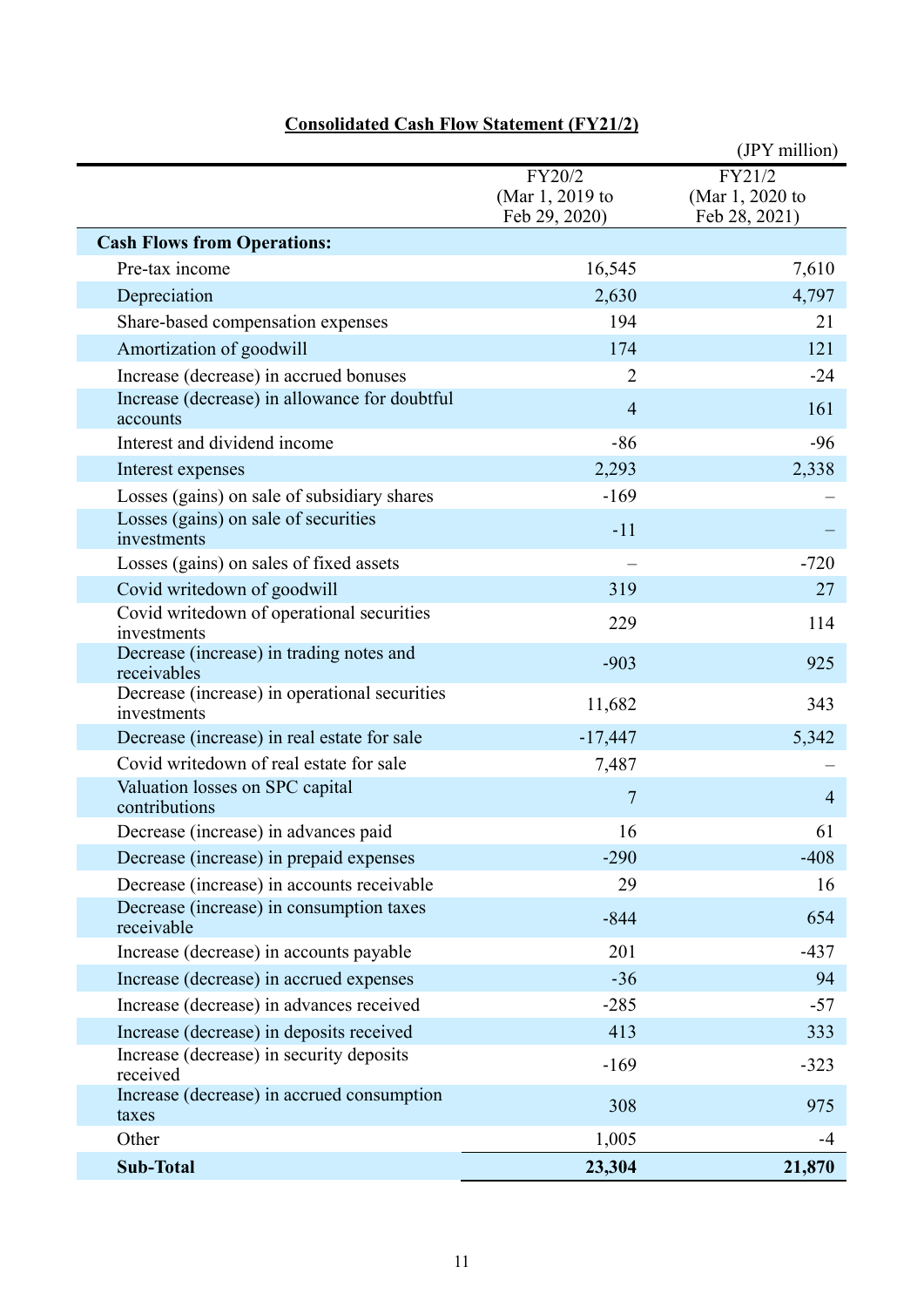|                                            |                                            | (JPY million)                              |
|--------------------------------------------|--------------------------------------------|--------------------------------------------|
|                                            | FY20/2<br>(Mar 1, 2019 to<br>Feb 29, 2020) | FY21/2<br>(Mar 1, 2020 to<br>Feb 28, 2021) |
| Interest and dividends received            | 86                                         | 96                                         |
| Interest expense paid                      | $-2,068$                                   | $-2,119$                                   |
| Income taxes paid                          | $-9,430$                                   | $-4,467$                                   |
| Income taxes refunded                      |                                            | 83                                         |
| <b>Net Cash from (Used for) Operations</b> | 11,892                                     | 15,463                                     |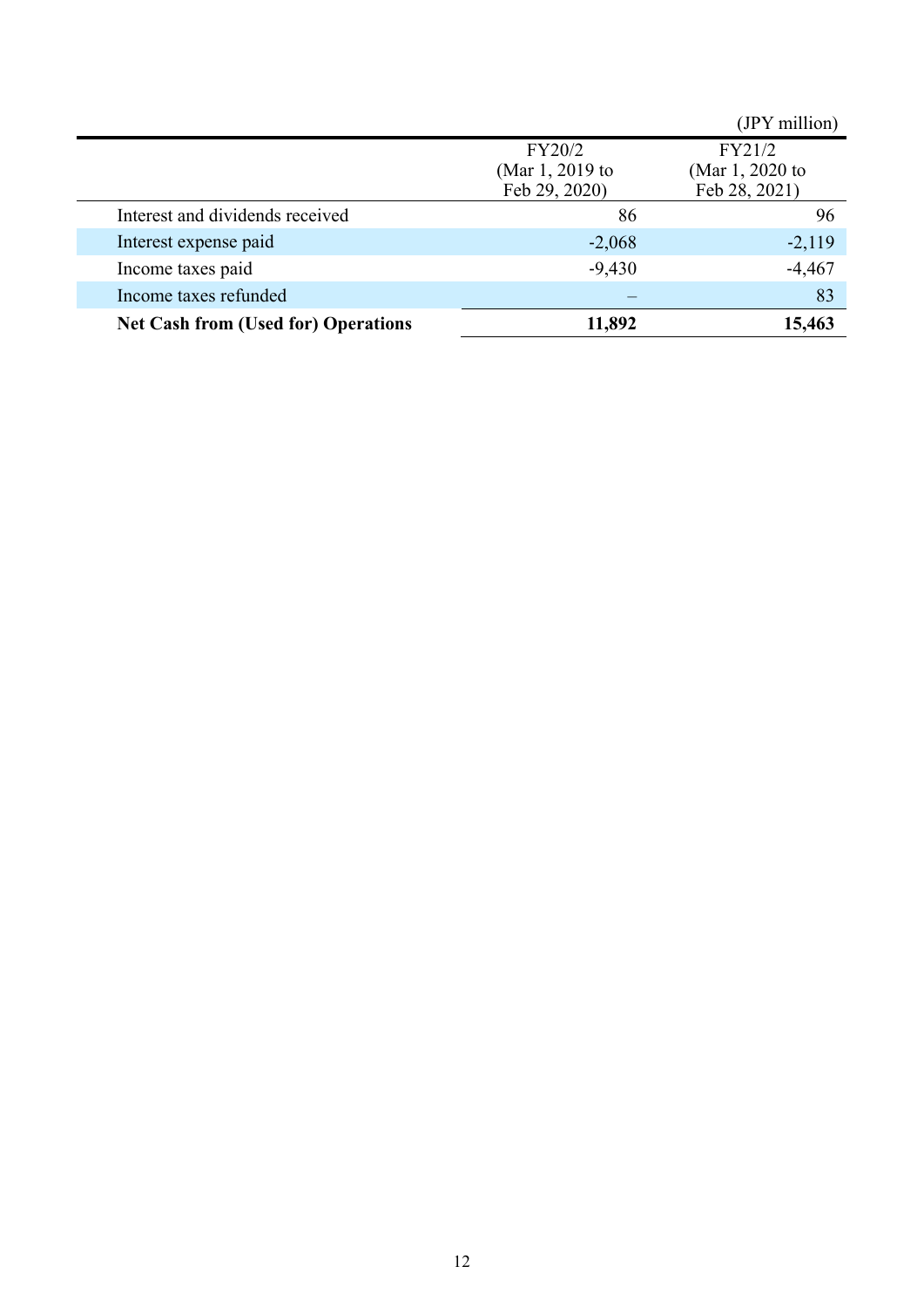|                                                         |                                            | (JPY million)                              |
|---------------------------------------------------------|--------------------------------------------|--------------------------------------------|
|                                                         | FY20/2<br>(Mar 1, 2019 to<br>Feb 29, 2020) | FY21/2<br>(Mar 1, 2020 to<br>Feb 28, 2021) |
| <b>Cash Flows from Investments:</b>                     |                                            |                                            |
| Payments into time deposits                             | $-113$                                     | $-7$                                       |
| Redemptions of time deposits                            | 2,063                                      |                                            |
| Proceeds from cancellation of time<br>deposits          | 2,970                                      |                                            |
| Payments for securities investments                     | $-2,361$                                   | $-547$                                     |
| Proceeds from sale of securities investments            | 111                                        | 10                                         |
| Acquisition of property, plant, and<br>equipment        | $-11,244$                                  | $-16,447$                                  |
| Proceeds from sale of property, plant, and<br>equipment |                                            | 2,850                                      |
| Acquisition of intangible assets                        | $-562$                                     | $-1,468$                                   |
| Payments of SPC capital contributions                   | $-2$                                       | $-3$                                       |
| Redemptions of SPC capital contributions                |                                            | 15                                         |
| Payments of security deposits                           | $-34$                                      |                                            |
| Redemptions of security deposits                        |                                            |                                            |
| Acquisition of consolidated subsidiary                  | $-187$                                     |                                            |
| Payments of loans receivable                            | $-910$                                     | $-374$                                     |
| Payments received for loans receivable                  |                                            | 351                                        |
| Other                                                   | 8                                          | $-7$                                       |
| <b>Net Cash from (Used for) Investments</b>             | $-10,263$                                  | $-15,630$                                  |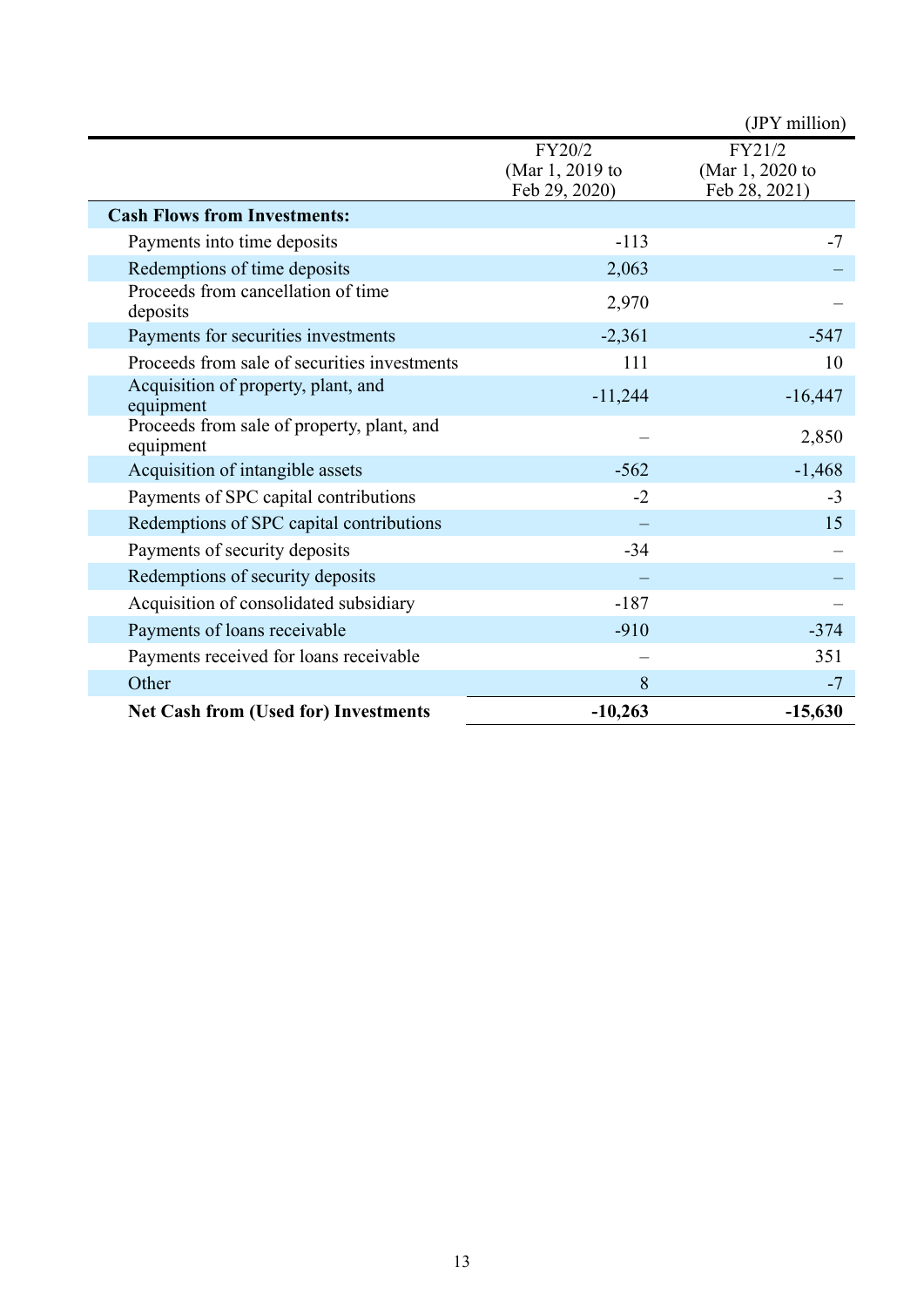|                                                                                        |                           | (JPY million)             |
|----------------------------------------------------------------------------------------|---------------------------|---------------------------|
|                                                                                        | FY20/2<br>(Mar 1, 2019 to | FY21/2<br>(Mar 1, 2020 to |
|                                                                                        | Feb 29, 2020)             | Feb 28, 2021)             |
| <b>Cash Flows from Financing:</b>                                                      |                           |                           |
| Net increase (decrease) in short-term loans                                            | 426                       | 1,793                     |
| Proceeds from bond issuance                                                            | 5,828                     | 70                        |
| Repayment of maturing bond principal to<br>bondholders                                 | $-193$                    | $-274$                    |
| Proceeds from long-term loans                                                          | 49,957                    | 51,877                    |
| Repayment of long-term loans                                                           | $-26,475$                 | -48,996                   |
| Proceeds from long-term non-recourse<br>loans                                          | 5,300                     | 3,300                     |
| Repayment of long-term non-recourse loans                                              | $-17,701$                 | $-1,301$                  |
| Proceeds from employee exercise of stock<br>options                                    | 95                        | $\overline{4}$            |
| Share buyback                                                                          | $-2,999$                  | $-2,999$                  |
| Proceeds from minority interests                                                       |                           | 10,000                    |
| Payments to minority interests                                                         | $-1,276$                  |                           |
| Dividends paid                                                                         | $-3,416$                  | $-3,298$                  |
| Dividends paid to minority interests                                                   | $-8$                      | $-5$                      |
| <b>Net Cash from (Used for) Financing</b>                                              | 9,537                     | 10,167                    |
| <b>Effect of Exchange Rate Change on Cash</b><br>and Cash Equivalents                  |                           |                           |
| Increase (Decrease) in Cash and Cash<br><b>Equivalents</b>                             | 11,167                    | 10,000                    |
| <b>Cash and Cash Equivalents at Beginning of</b><br><b>Period</b>                      | 45,029                    | 40,826                    |
| <b>Cash and Cash Equivalents Resulting from</b><br><b>Exclusion from Consolidation</b> | $-15,369$                 | $-237$                    |
| <b>Cash and Cash Equivalents at End of</b><br><b>Period</b>                            | 40,826                    | 50,590                    |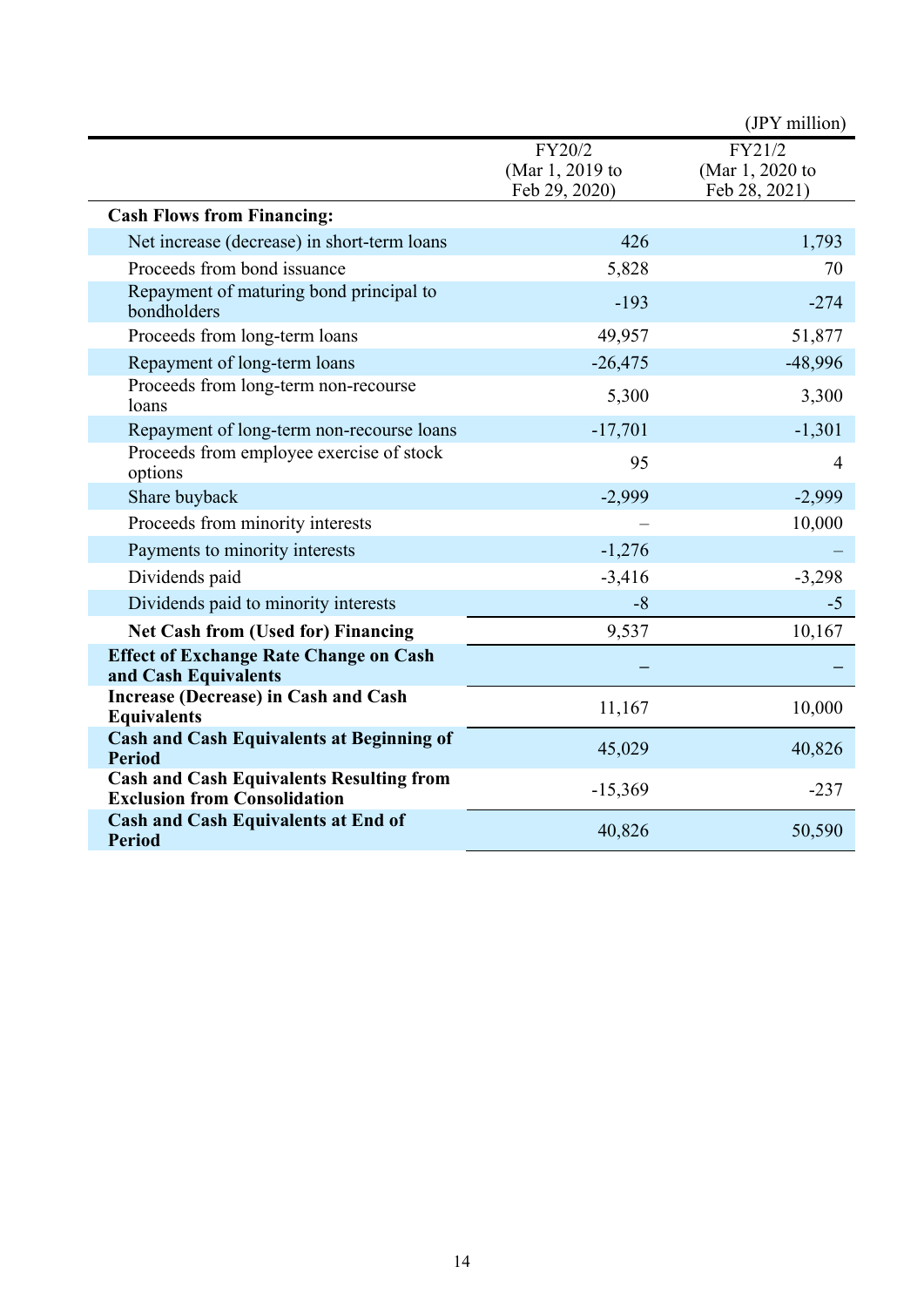#### Additional Notes

1. Restatement of Increase (Decrease) in Accrued Consumption Taxes from Other in Consolidated Cash Flow Statement

From FY21/2, changes in accrued consumption taxes are separately stated as Increase (Decrease) in Accrued Consumption Taxes, because the materiality in value of this item has increased. To facilitate comparison with FY21/2, FY20/2 data on p.13 have been restated to reflect this change.

As a result, JPY 308 million of Other in Cash Flow from Operations for FY20/2 is restated as Increase (Decrease) in Accrued Consumption Taxes.

#### 2. Covid Impact on Operating Conditions and Accounting Estimates

Valuations of Real Estate for Sale and Fixed Assets are calculated based on available information at the time of the compilation of these financial statements. Ichigo has been impacted by the ongoing Covid pandemic, and a significant recovery in its business is not expected during FY22/2. Due to continuing Covid uncertainties, these earnings forecasts are subject to change.

#### 3. Reclassification of Fixed Assets

In FY21/2 Ichigo reclassified to Real Estate for Sale the following Fixed Assets that are expected to be sold in the short-term.

|                                | (JPY million)  |
|--------------------------------|----------------|
|                                | FY21/2         |
|                                | (Feb 28, 2021) |
| Buildings and structures       | 411            |
| Depreciation                   | $-208$         |
| Buildings and structures (net) | 202            |
| Other                          | 8              |
| Depreciation                   | $-8$           |
| Other (net)                    |                |
| Land                           | 960            |
| Total                          | 1,163          |
|                                |                |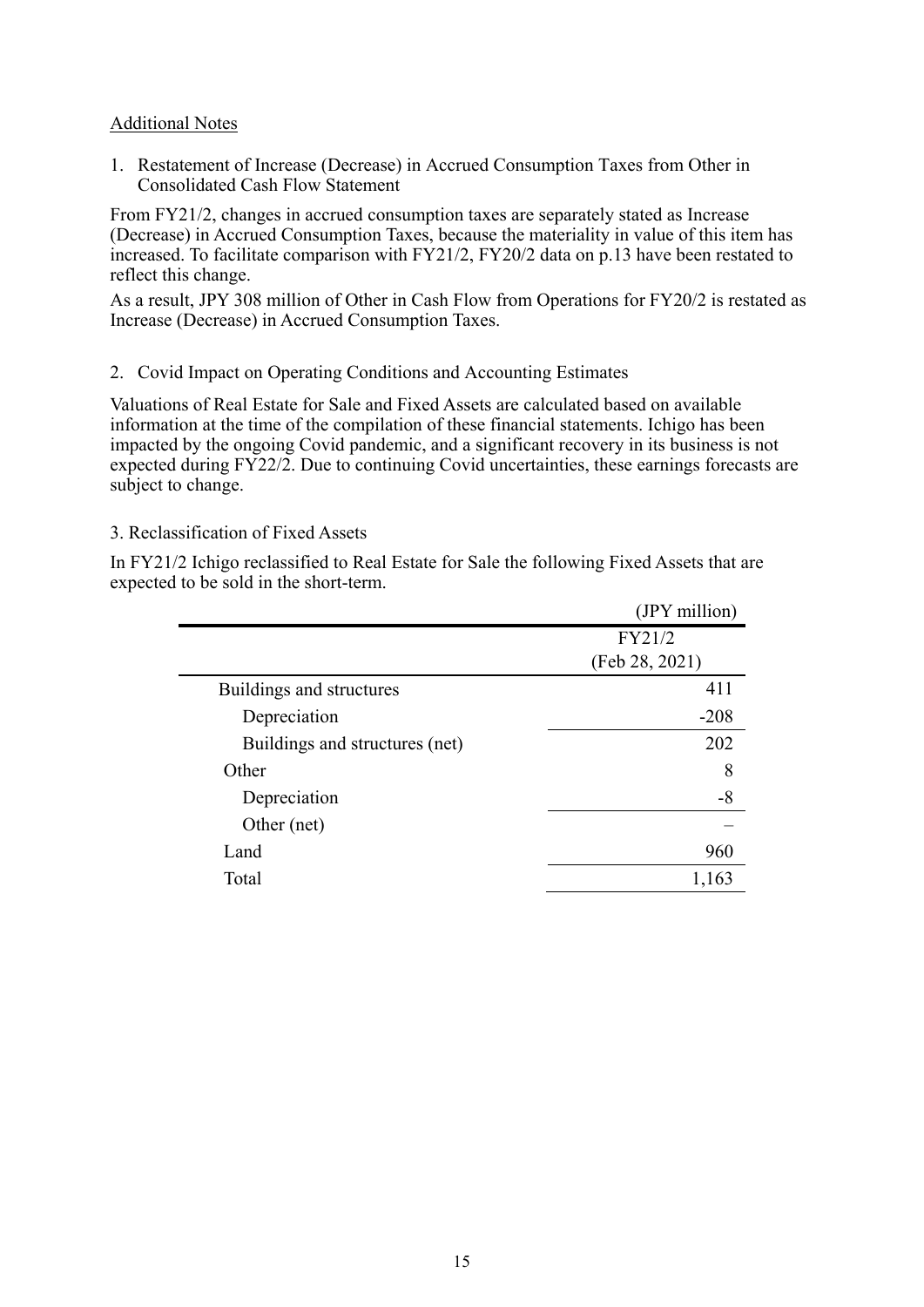#### Notes to Consolidated Income Statement

1. Covid Writedown of Real Estate for Sale

FY20/2 (March 1, 2019 to February 29, 2020)

The Covid global pandemic dramatically lowered hotel demand and put pressure on real estate tenants across-the-board. Given these market conditions, Ichigo conducted a holistic review of the current market values of all of its Real Estate for Sale, and wrote down assets (primarily hotel and retail) that were significantly impacted by Covid. As a result, in FY20/2 Ichigo recorded a JPY 7.49 billion writedown of Real Estate for Sale.

FY21/2 (March 1, 2020 to February 28, 2021)

 $N/A$ 

2. Writedown of Goodwill

FY20/2 (March 1, 2019 to February 29, 2020)

Ichigo did a writedown of the below asset in FY 20/2.

(1) Asset and Writedown Amount

| Asset | $1$ Vpe  | Location                           | <b>Impairment Loss</b> |
|-------|----------|------------------------------------|------------------------|
| Other | Goodwill | Chuo-ku, Fukuoka   JPY 210 million |                        |

(2) Writedown Rationale

Ichigo impairs the values of assets to their respective recoverable amount based on the current business environment. An equivalent amount was recorded as a loss under Extraordinary Losses.

Note that Ichigo calculates the recoverable amount based on value-in-use. For assets that are not expected to generate future cash flows, the recoverable amount is set to zero.

FY21/2 (March 1, 2020 to February 28, 2021)

 $N/A$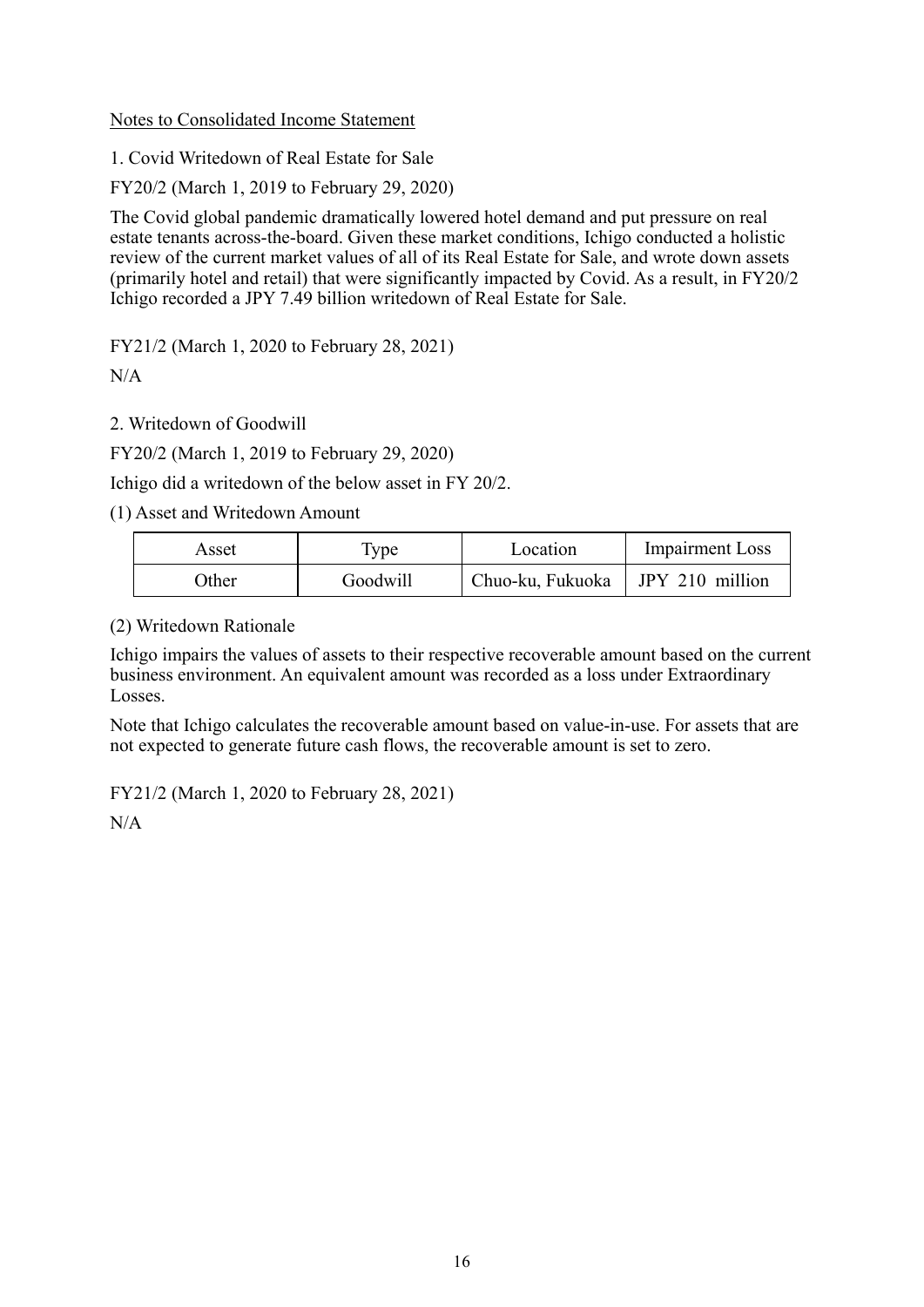#### **Revenue, P&L, and Assets by Segment (Current FY21/2)**

| (JPY million)                                                                                                                            |                             |                                            |                         |         |                         |                                                         |
|------------------------------------------------------------------------------------------------------------------------------------------|-----------------------------|--------------------------------------------|-------------------------|---------|-------------------------|---------------------------------------------------------|
|                                                                                                                                          |                             | Segment                                    |                         |         |                         |                                                         |
|                                                                                                                                          | Asset<br>Management<br>(AM) | Sustainable<br><b>Real Estate</b><br>(SRE) | Clean<br>Energy<br>(CE) | Total   | Adjustment <sup>2</sup> | Amount<br>Recorded in<br>Financial<br><b>Statements</b> |
| Revenue                                                                                                                                  |                             |                                            |                         |         |                         |                                                         |
| Revenue from<br>External<br>Customers                                                                                                    | 1,935                       | 54,778                                     | 4,654                   | 61,368  |                         | 61,368                                                  |
| Inter-Segment<br>Activities or<br>Reclassifications                                                                                      | 545                         | 1                                          |                         | 546     | $-546$                  |                                                         |
| Total                                                                                                                                    | 2,480                       | 54,780                                     | 4,654                   | 61,914  | $-546$                  | 61,368                                                  |
| Segment $P\&L^1$                                                                                                                         | 1,403                       | 6,528                                      | 1,834                   | 9,767   | $-99$                   | 9,668                                                   |
| Segment P&L<br>$De$ tails <sup>1</sup>                                                                                                   |                             |                                            |                         |         |                         |                                                         |
| <b>Stock Earnings</b><br>(Rental Income,<br>Base AM Fees,<br><b>FIT Solar Power</b><br>Earnings, etc.)                                   | 1,326                       | 3,482                                      | 1,834                   | 6,643   |                         |                                                         |
| <b>Flow Earnings</b><br>(Gains on<br>Sustainable Real<br>Estate Sales,<br>Gains on Solar<br>Power Plant<br>Sales, Spot AM<br>Fees, etc.) | 77                          | 3,046                                      |                         | 3,123   |                         |                                                         |
| <b>Segment Assets</b>                                                                                                                    | 1,516                       | 275,857                                    | 35,345                  | 312,718 | 34,358                  | 347,076                                                 |
| Other                                                                                                                                    |                             |                                            |                         |         |                         |                                                         |
| Depreciation                                                                                                                             |                             | 3,324                                      | 1,425                   | 4,750   | 47                      | 4,797                                                   |
| <b>Impairment Loss</b>                                                                                                                   |                             | 27                                         |                         | 27      |                         | 27                                                      |
| Increase in<br>Property, Plant,<br>and Equipment<br>and Intangible<br>Assets                                                             |                             | 13,568                                     | 4,375                   | 17,944  | 158                     | 18,102                                                  |

## (Mar 1, 2020 to Feb 28, 2021)

<sup>1</sup> Segment P&L is on an Operating Profit basis.

<sup>2</sup> The Adjustment to Segment P&L (-JPY 99 million) reflects transaction eliminations and corporate expenses that were not allocated to the segments. The Adjustment to Segment Assets (JPY 34,358 million) reflects corporate assets, such as cash and deposits, that were not allocated to the segments. The Adjustment to Depreciation (JPY 47 million) reflects depreciation of corporate assets that were not allocated to the segments. The Adjustment to Increase in Property, Plant, and Equipment and Intangible Assets (JPY 158 million) reflects corporate assets that were not allocated to the segments.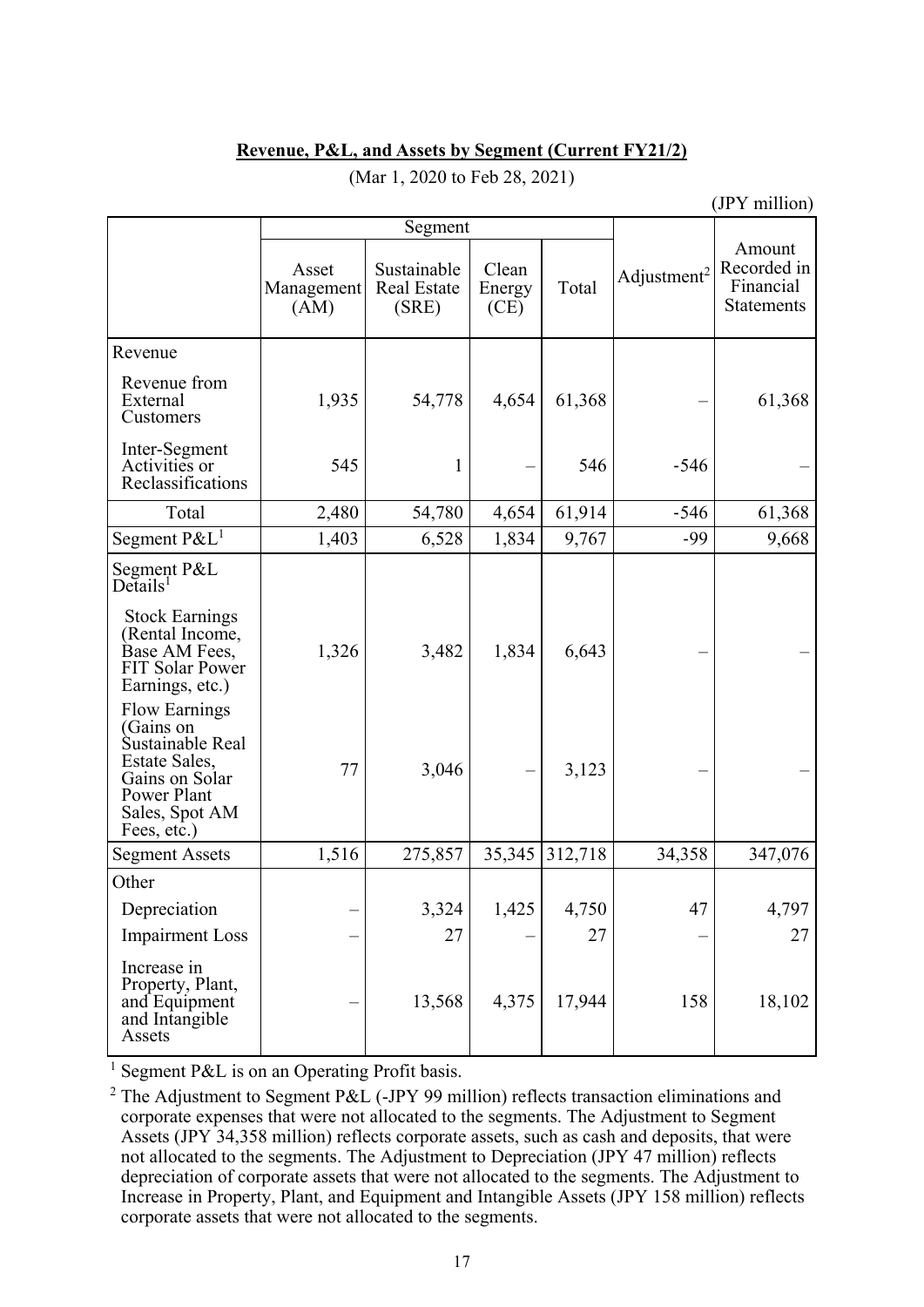#### **Revenue, P&L, and Assets by Segment (Previous FY20/2)**

|                                                                                                                                          | Segment                     |                                            |                         |         |                         |                                                         |
|------------------------------------------------------------------------------------------------------------------------------------------|-----------------------------|--------------------------------------------|-------------------------|---------|-------------------------|---------------------------------------------------------|
|                                                                                                                                          | Asset<br>Management<br>(AM) | Sustainable<br><b>Real Estate</b><br>(SRE) | Clean<br>Energy<br>(CE) | Total   | Adjustment <sup>2</sup> | Amount<br>Recorded in<br>Financial<br><b>Statements</b> |
| Revenue                                                                                                                                  |                             |                                            |                         |         |                         |                                                         |
| Revenue from<br>External<br>Customers                                                                                                    | 3,048                       | 80,516                                     | 3,796                   | 87,360  |                         | 87,360                                                  |
| Inter-Segment<br>Activities or<br>Reclassifications                                                                                      | 901                         | 1                                          |                         | 902     | $-902$                  |                                                         |
| Total                                                                                                                                    | 3,949                       | 80,517                                     | 3,796                   | 88,263  | $-902$                  | 87,360                                                  |
| Segment P&L <sup>1</sup>                                                                                                                 | 2,526                       | 23,971                                     | 1,272                   | 27,771  | $-49$                   | 27,721                                                  |
| Segment P&L<br>$De$ tails <sup>1</sup>                                                                                                   |                             |                                            |                         |         |                         |                                                         |
| <b>Stock Earnings</b><br>(Rental Income,<br>Base AM Fees,<br>FIT Solar Power<br>Earnings, etc.)                                          | 1,731                       | 9,484                                      | 1,272                   | 12,487  |                         |                                                         |
| <b>Flow Earnings</b><br>(Gains on<br>Sustainable Real<br>Estate Sales,<br>Gains on Solar<br>Power Plant<br>Sales, Spot AM<br>Fees, etc.) | 795                         | 14,487                                     |                         | 15,283  |                         |                                                         |
| <b>Segment Assets</b>                                                                                                                    | 2,519                       | 273,455                                    | 31,627                  | 307,602 | 26,124                  | 333,726                                                 |
| Other                                                                                                                                    |                             |                                            |                         |         |                         |                                                         |
| Depreciation                                                                                                                             |                             | 1,479                                      | 1,120                   | 2,599   | 31                      | 2,630                                                   |
| <b>Impairment Loss</b>                                                                                                                   |                             | 319                                        |                         | 319     |                         | 319                                                     |
| Increase in<br>Property, Plant,<br>and Equipment<br>and Intangible<br>Assets                                                             |                             | 7,716                                      | 4,272                   | 11,988  | 45                      | 12,034                                                  |

#### (Mar 1, 2019 to Feb 29, 2020)

(JPY million)

<sup>1</sup> Segment P&L is on an Operating Profit basis.

<sup>2</sup> The Adjustment to Segment P&L (-JPY 49 million) reflects transaction eliminations and corporate expenses that were not allocated to the segments. The Adjustment to Segment Assets (JPY 26,124 million) reflects corporate assets, such as cash and deposits, that were not allocated to the segments. The Adjustment to Depreciation (JPY 31 million) reflects depreciation of corporate assets that were not allocated to the segments. The Adjustment to Increase in Property, Plant, and Equipment and Intangible Assets (JPY 45 million) reflects corporate assets that were not allocated to the segments.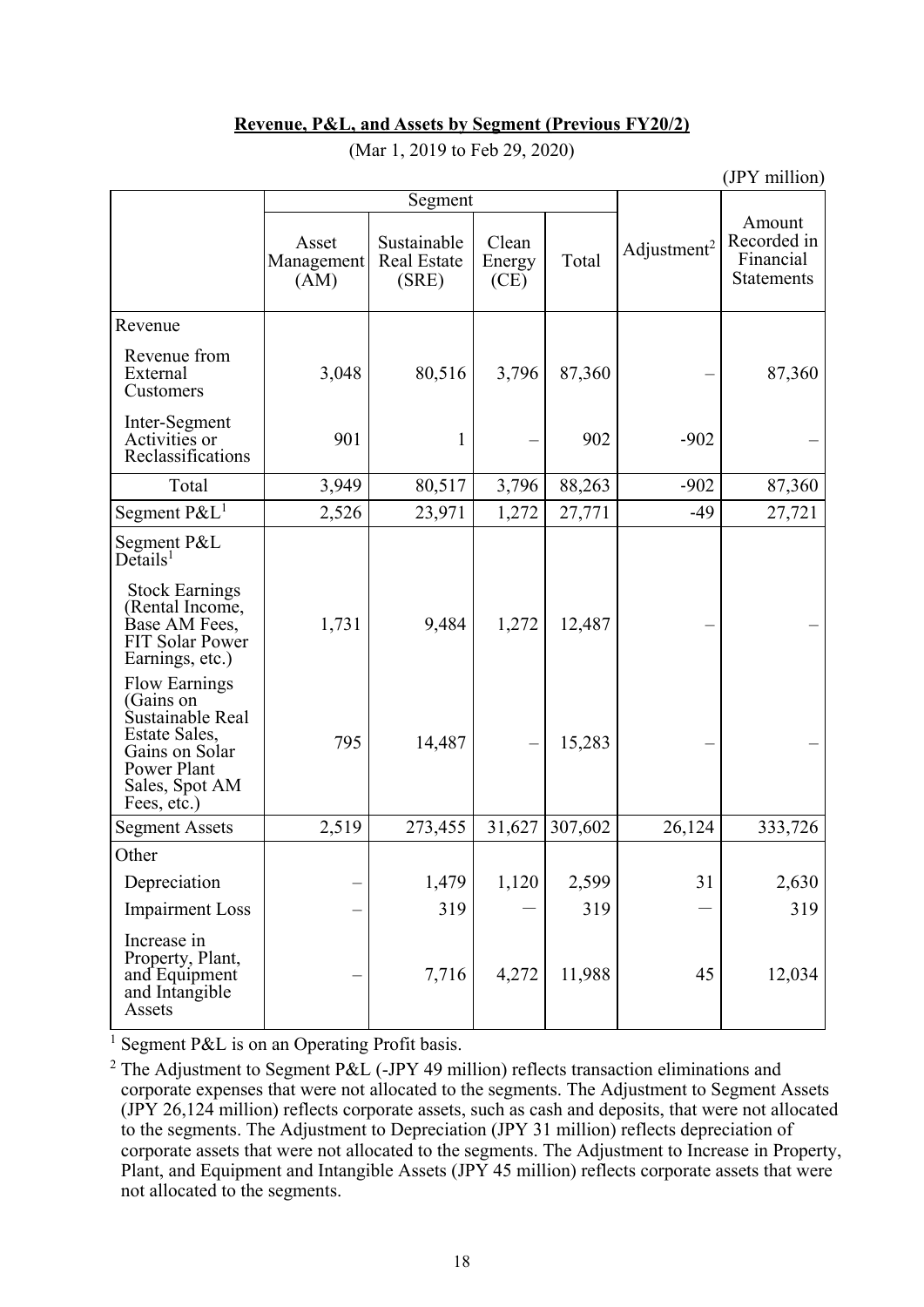## **Goodwill and Amortization by Segment (Current FY21/2)**

(Mar 1, 2020 to Feb 28, 2021)

# **Goodwill**

|                                            |                     |                                   |              |       |            | (JPY million)                                                           |
|--------------------------------------------|---------------------|-----------------------------------|--------------|-------|------------|-------------------------------------------------------------------------|
|                                            | Segment             |                                   |              |       |            |                                                                         |
|                                            | Asset<br>Management | Sustainable<br><b>Real Estate</b> | Clean Energy | Total | Adjustment | Amount<br>Recorded in<br>Consolidated<br>Financial<br><b>Statements</b> |
| Amortization<br>during the period          | 70                  | 36                                | 15           | 121   |            | 121                                                                     |
| Outstanding<br>balance as of<br>period-end | 701                 | 79                                | 187          | 968   |            | 968                                                                     |

# **Goodwill and Amortization by Segment (Previous FY20/2)**

(Mar 1, 2019 to Feb 29, 2020)

**Goodwill** 

|                                            |                     |                                   |              |       |            | (JPY million)                                                           |
|--------------------------------------------|---------------------|-----------------------------------|--------------|-------|------------|-------------------------------------------------------------------------|
|                                            | Segment             |                                   |              |       |            |                                                                         |
|                                            | Asset<br>Management | Sustainable<br><b>Real Estate</b> | Clean Energy | Total | Adjustment | Amount<br>Recorded in<br>Consolidated<br>Financial<br><b>Statements</b> |
| Amortization<br>during the period          | 70                  | 88                                |              | 174   |            | 174                                                                     |
| Outstanding<br>balance as of<br>period-end | 771                 | 115                               | 203          | 1,090 |            | 1,090                                                                   |